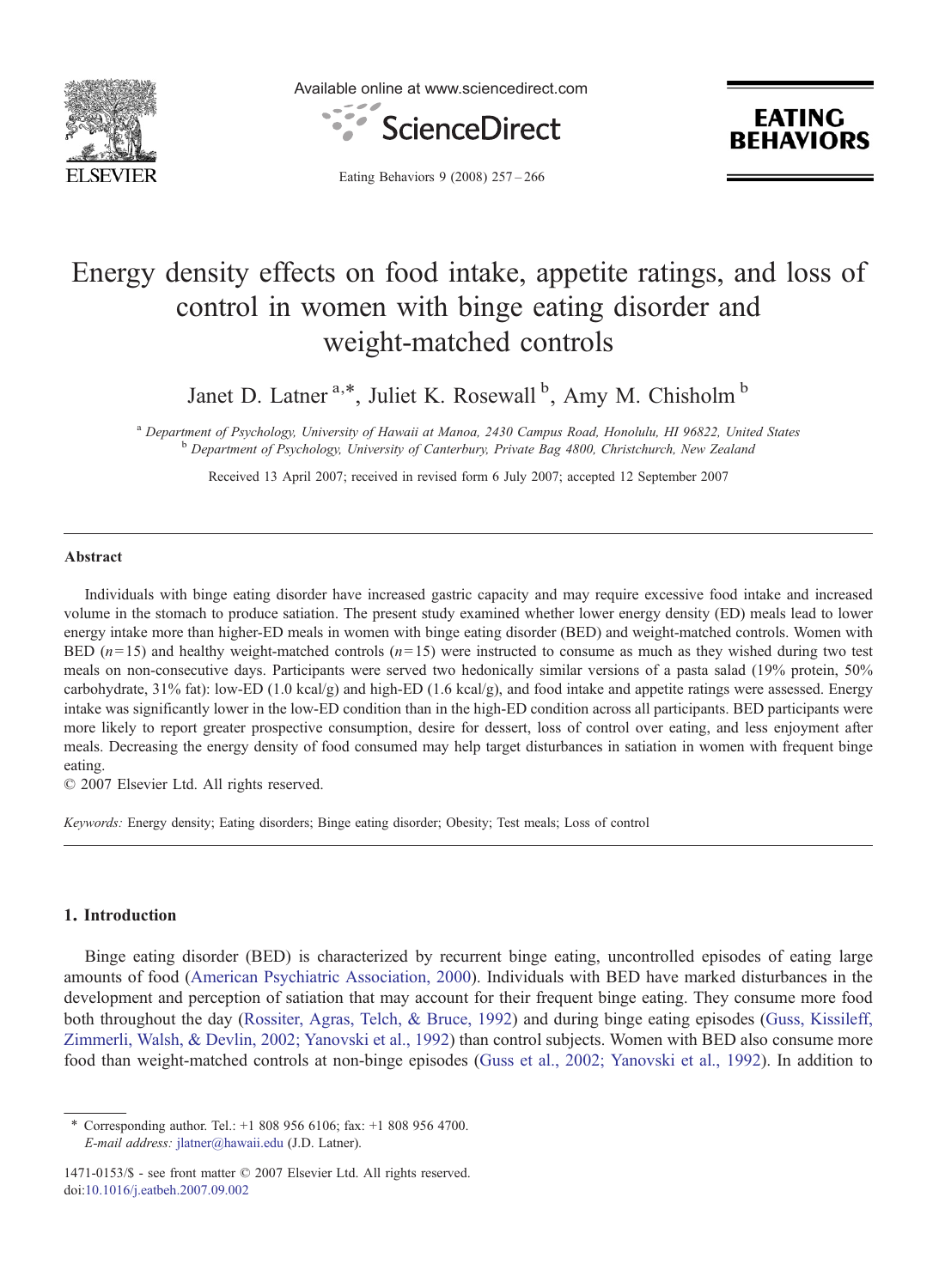comorbid psychological problems [\(Crow, Agras, Halmi, Mitchell, & Kraemer, 2002; Martin, Williamson, & Thaw,](#page--1-0) [2000](#page--1-0)) BED is frequently accompanied by obesity [\(Wilfley, Wilson, & Agras, 2003](#page--1-0)).

Obese individuals with concurrent BED also have an increased gastric capacity relative to obese individuals without BED ([Geliebter & Hashim, 2001](#page--1-0)). The greater gastric capacity of obese individuals with BED is similar to individuals with bulimia nervosa (BN), whereas obese individuals without BED are similar to lean, healthy controls. This disturbance may greatly interfere with their ability to respond with normal gastric distension following food intake. Gastric distension is involved in the development of satiation, and stomach capacity corresponds with the volume needed in the stomach to suppress food intake ([Geliebter, 1988](#page--1-0)). Mean intake during binge episodes is highly correlated with gastric capacity ([Geliebter et al., 1992; Geliebter, Yahav, Gluck, & Hashim, 2004\)](#page--1-0). [Geliebter and](#page--1-0) [Hashim \(2001\)](#page--1-0) have proposed that a self-perpetuating cycle may maintain binge eating: over time, binge episodes increase gastric capacity, and enlarged gastric capacity may lead to slowed gastric emptying ([Geliebter et al., 1992\)](#page--1-0). This in turn may delay the release of cholecystokinin (CCK) and contribute to blunted CCK response and deficient satiation during meals, perpetuating binge eating. CCK is a gut peptide that is released into the blood after food ingestion and acts as a satiety agent. CCK reduces food intake in humans when administered by intravenous infusion or when endogenously released [\(Liddle, 1997\)](#page--1-0).

There is extensive evidence that diets low in energy density lead to reduced short-term energy intake [\(Yao &](#page--1-0) [Roberts, 2001\)](#page--1-0). Both lean and obese individuals have been found to consume fewer calories when given lower energy density foods ([Bell, Castellanos, Pelkman, Thorwart, & Rolls, 1998; Bell & Rolls, 2001](#page--1-0)). The effect has been replicated over a range of diets varying in fat content [\(Bell & Rolls, 2001; Stubbs, Johnstone, Harbron, & Reid, 1998](#page--1-0)). It is possible that lower energy density diets may be satiating due to their greater effect (per kilocalorie) on gastric distension. However, past studies examining the effects of energy density have typically excluded participants with binge eating or other evidence of eating disorders ([Bell & Rolls, 2001; Stubbs et al., 1998](#page--1-0)). It is possible that diets low in energy density would enable individuals with BED to consume a greater volume of food (per unit of energy) and thus more readily achieve gastric distension and satiation.

The present study examined the effect of energy density on food intake in women with binge eating disorder and weight-matched controls. It was hypothesized that meals lower in energy density would lead to decreased consumption relative to meals higher in energy density. Although previous research has shown that women with BED consume more food at both binge episodes and non-binge meals than control women, it was predicted that the effect of energy density would be found in both women with and without eating disorders.

### 2. Methods

#### 2.1. Participants

Posters and flyers for research on "eating patterns in women" were used to recruit participants. Initial telephone screening assessed exclusionary criteria including: substance use, physical conditions known to influence appetite, serious psychiatric problems, pregnancy or lactation, and chronic medical problems. During this screening, women who reported binge eating were invited for an in-person interview conducted by trained assessors.

These participants were interviewed using the Eating Disorders Examination (EDE; [Fairburn & Cooper, 1993](#page--1-0)); a reliable and widely used instrument for the diagnosis of eating disorders ([Rivzi, Peterson, Crown, & Agras, 2000\)](#page--1-0). They were administered the Eating Attitudes Test (EAT; [Garner & Garfinkel, 1979\)](#page--1-0), a 26-item screening measure that detects for general eating disturbance, and the Depression Anxiety Stress Scales (DASS; [Lovibond & Lovibond, 1995](#page--1-0)), a 42-item measure of symptoms of depression, anxiety, and perceived stress. Their height and weight were measured using a digital scale, and dislike for or allergies to any of the foods offered in the study was assessed. Criteria for BED were established based on the Diagnostic and Statistical Manual of Mental Disorders (DSM-IV; [American Psychiatric Association, 2000\)](#page--1-0).

Following the recruitment of eating-disordered participants, a group of weight-matched controls were recruited. This group was recruited so that participants in each group would have similar mean and range of body mass index (BMI;  $\text{kg/m}^2$ ) and group differences would not be attributable to weight. Initial telephone screening to assess approximate height and weight was carried out. Each control participant needed to be within one BMI point of one eating-disordered participant and have no history of an eating disorder. The above-mentioned exclusionary criteria were also assessed. If potential participants reported no current binge eating and/or compensatory behaviors during phone screening, they were invited to take part in an in-person interview using the EDE. After this interview they were administered the EAT and DASS, and their height and weight were measured. Control participants needed to score below 20 on the EAT and below 15 on the DASS. They were also required to have had no more than one objective bulimic episode (OBE), two subjective bulimic episodes (SBE), and one episode of compensatory behavior (e.g., vomiting or laxative abuse)